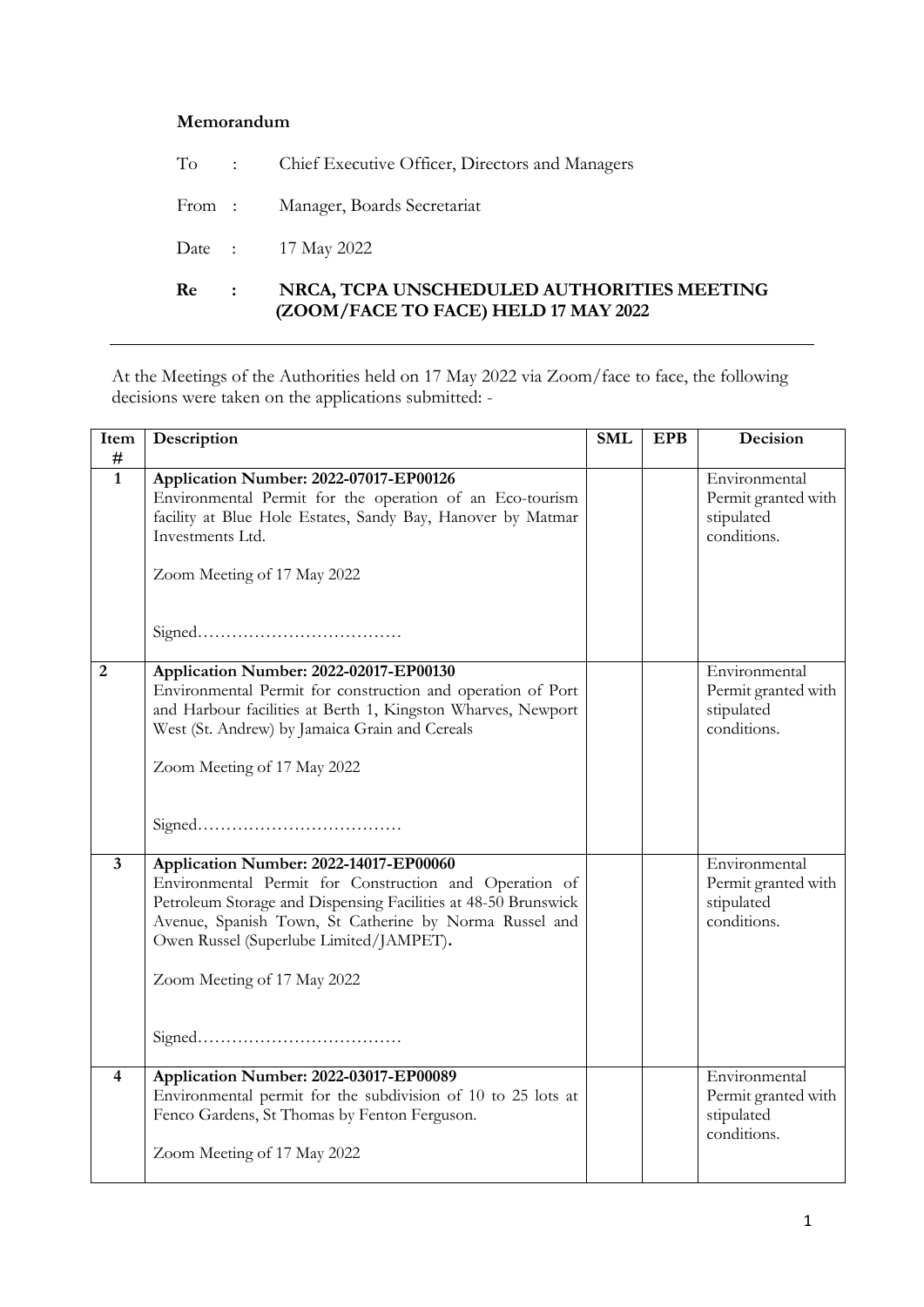| 5              | Application Number: 2021-07017-EP00009<br>Environmental Permit for Subdivisions 26 to 50 lots at Part of<br>Clermont, Roslin Castle, Trelawny by Pamela Rowe-Williams.<br>Zoom Meeting of 17 May 2022                                                                                                              | Environmental<br>Permit granted with<br>stipulated<br>conditions. |
|----------------|--------------------------------------------------------------------------------------------------------------------------------------------------------------------------------------------------------------------------------------------------------------------------------------------------------------------|-------------------------------------------------------------------|
|                |                                                                                                                                                                                                                                                                                                                    |                                                                   |
| 6              | Application Number: 2022-12015-EP00081<br>Environmental Permit for Subdivisions 10 to 25 lots at Part of<br>Knockpatrick, Manchester by Linclaude Agro & Transportation<br>Services.<br>Zoom Meeting of 17 May 2022                                                                                                | Environmental<br>Permit granted with<br>stipulated<br>conditions. |
|                |                                                                                                                                                                                                                                                                                                                    |                                                                   |
| $\overline{7}$ | Application Number: 2022-02017-EP00012<br>Environmental Permit for the Construction of a Housing Project<br>10 or 25 units at 5 Roseneath Avenue, Kingston 8 by Melram<br>Construction Company Limited.<br>Zoom Meeting of 17 May 2022                                                                             | Environmental<br>Permit granted with<br>stipulated<br>conditions. |
|                |                                                                                                                                                                                                                                                                                                                    |                                                                   |
| 8              | Application Number: 2022-03017-EP00057<br>Environmental Permit for Construction and Operation of<br>Batching and Crushing Plants (Mobile and Fixed) - Temporary<br>Asphalt Batching Plant at Lot #2 Red Hills Road, Morant Bay,<br>St. Thomas by Smith's Asphalt and Aggregate Ltd.<br>Zoom Meeting of 17 May 2022 | Environmental<br>Permit granted with<br>stipulated<br>conditions. |
| 9              | Application Number: 2022 -04017-EP00093<br>Environment Permits for River Training and Desilting Works at<br>Fruitful Vale River, Portland by National Works Agency.<br>Zoom Meeting of 17 May 2022                                                                                                                 | Environmental<br>Permit granted with<br>stipulated<br>conditions. |
| 10             | Application Number: 2022 -04017-EP00092                                                                                                                                                                                                                                                                            | Environmental                                                     |
|                | Environment Permits for River Training and Desilting Works at<br>Clear Spring River, Portland by National Works Agency.                                                                                                                                                                                            | Permit granted with<br>stipulated<br>conditions.                  |
|                | Zoom Meeting of 17 May 2022                                                                                                                                                                                                                                                                                        |                                                                   |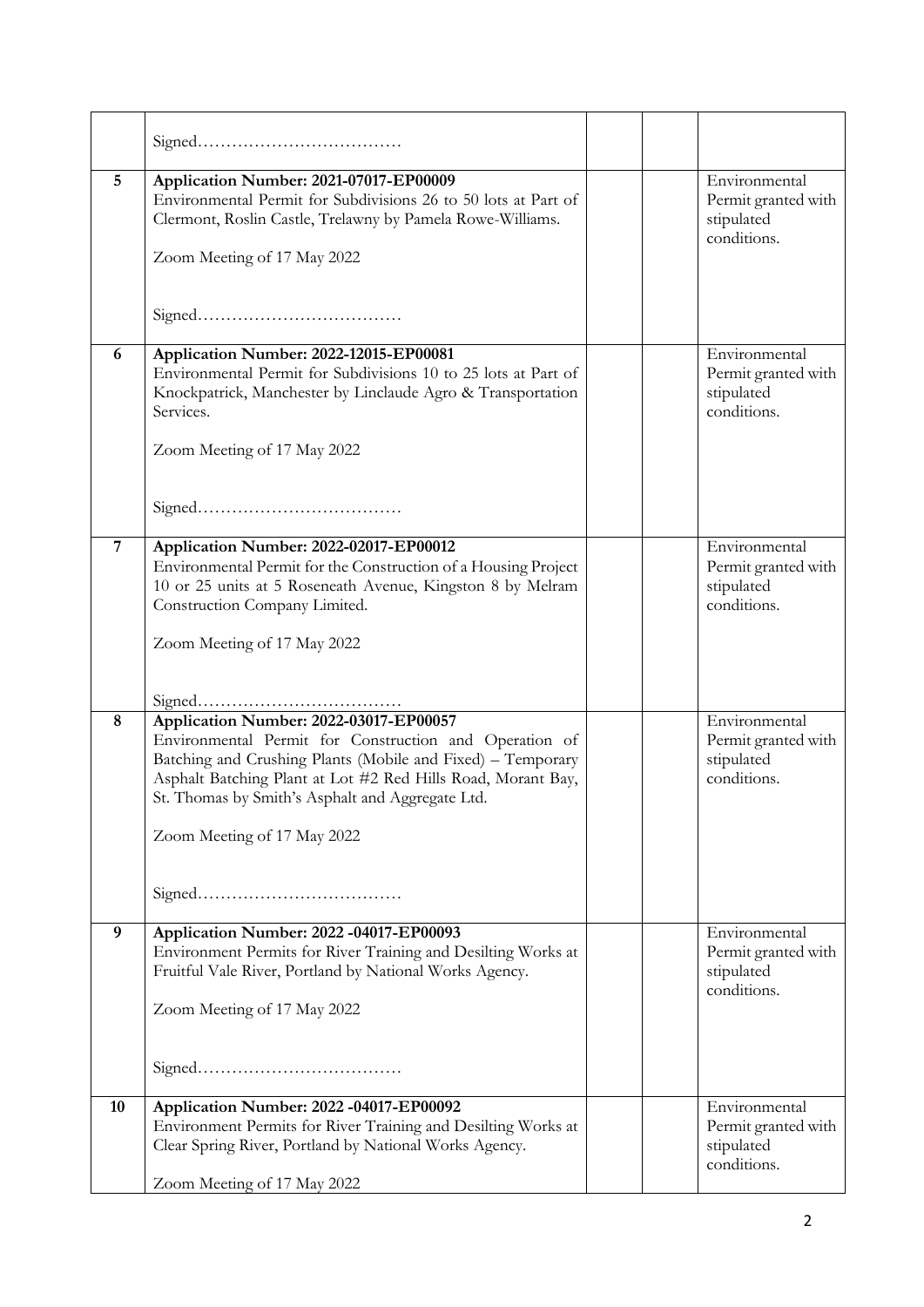| 11 | Application Number: 2022 -14017-EP00094                                                                         |  | Environmental                             |
|----|-----------------------------------------------------------------------------------------------------------------|--|-------------------------------------------|
|    | Environment Permits for River Training and Desilting Works at                                                   |  | Permit granted with                       |
|    | Cobourne Gully, St Catherine by National Works Agency.                                                          |  | stipulated                                |
|    | Zoom Meeting of 17 May 2022                                                                                     |  | conditions.                               |
|    |                                                                                                                 |  |                                           |
|    |                                                                                                                 |  |                                           |
|    |                                                                                                                 |  |                                           |
| 12 | Application Number: 2022 -13017-EP00079                                                                         |  | Environmental                             |
|    | Environment Permits for River Training and Desilting Works at                                                   |  | Permit granted with                       |
|    | Crawle River, Clarendon by National Works Agency.                                                               |  | stipulated                                |
|    | Zoom Meeting of 17 May 2022                                                                                     |  | conditions.                               |
|    |                                                                                                                 |  |                                           |
|    |                                                                                                                 |  |                                           |
|    |                                                                                                                 |  |                                           |
| 13 | Application Number: 2022-13017-EP00125<br>Environmental Permit for Subdivision and construction of              |  | Environmental<br>Permit granted with      |
|    | housing projects of 26 to 50 houses at part of Denbigh,                                                         |  | stipulated                                |
|    | Clarendon by Huixong Liao and Anna Chang.                                                                       |  | conditions.                               |
|    | Zoom Meeting of 17 May 2022                                                                                     |  |                                           |
|    |                                                                                                                 |  |                                           |
|    |                                                                                                                 |  |                                           |
|    |                                                                                                                 |  |                                           |
| 14 | Application Numbers: 2022-13017-EL00027 A-C                                                                     |  | Environmental                             |
|    | Environmental Licences (NRC Wastewater and Sludge<br>Regulations, 2013) for:                                    |  | Licences<br>granted<br>stipulated<br>with |
|    | Construction of a sewage treatment plant                                                                        |  | conditions.                               |
|    | Operation of a sewage treatment plant                                                                           |  |                                           |
|    | Discharge of treated sewage effluent<br>at Part of Denbigh, Clarendon by Huixong Liao and Anna                  |  |                                           |
|    | Chang.                                                                                                          |  |                                           |
|    |                                                                                                                 |  |                                           |
|    | Zoom Meeting of 17 May 2022                                                                                     |  |                                           |
|    |                                                                                                                 |  |                                           |
|    |                                                                                                                 |  |                                           |
| 15 | Application Number: 2021-02017-EP00136                                                                          |  | Environmental                             |
|    | Environmental Permit for the construction of housing projects                                                   |  | Permit granted with                       |
|    | of 10 to 25 houses at 31 Rochester Avenue, Kingston 8, St.<br>Andrew by Mermac Realty and Construction Limited. |  | stipulated<br>conditions.                 |
|    |                                                                                                                 |  |                                           |
|    | Zoom Meeting of 17 May 2022                                                                                     |  |                                           |
|    |                                                                                                                 |  |                                           |
|    |                                                                                                                 |  |                                           |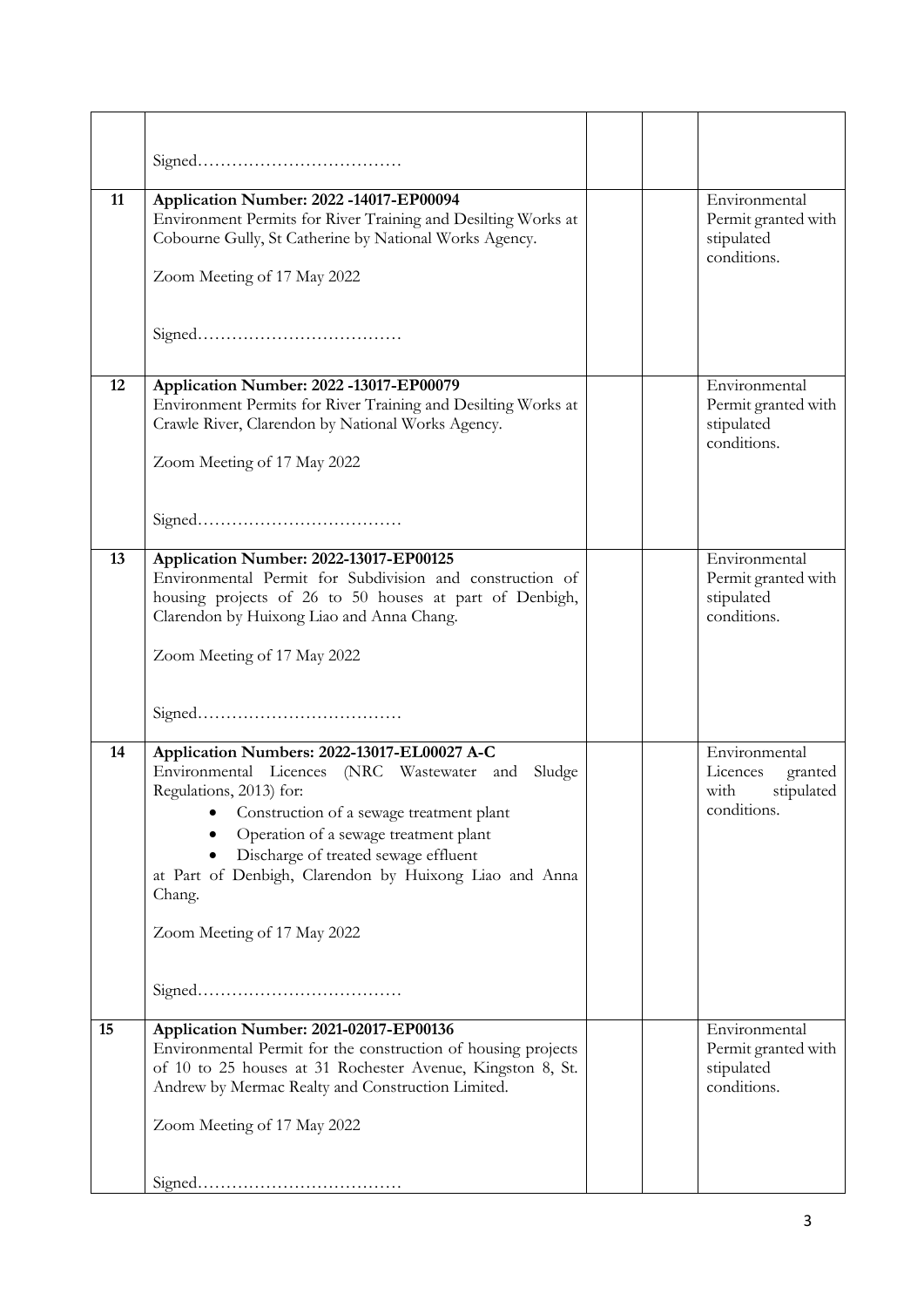| 16 | Application Numbers: 2021-02017-EL00039 A-C; 2021-<br>02017-EL00040 A and B<br>Environmental Licences (NRC Wastewater and Sludge<br>Regulations, 2013) for:<br>Construction of a wastewater treatment plant<br>$\bullet$<br>Operation of a wastewater treatment plant<br>$\bullet$<br>Discharge of treated sewage effluent<br>At 31 Rochester Avenue, Kingston 8, St. Andrew by Mermac<br>Realty and Construction Limited.<br>Zoom Meeting of 17 May 2022 |  | Environmental<br>Licences<br>granted<br>stipulated<br>with<br>conditions. |
|----|-----------------------------------------------------------------------------------------------------------------------------------------------------------------------------------------------------------------------------------------------------------------------------------------------------------------------------------------------------------------------------------------------------------------------------------------------------------|--|---------------------------------------------------------------------------|
| 17 | Application Number: 2021-13017-EP00310<br>Environmental Permit for Subdivision and construction of<br>housing projects of 51 or more houses at Lancewood Valley<br>Country Club, Clarendon by Sean McFarlane c/o S & V<br>Logistics.<br>Zoom Meeting of 17 May 2022                                                                                                                                                                                       |  | Environmental<br>Permit granted with<br>stipulated<br>conditions.         |
| 18 | Application Numbers: 2021-13017-EL00078A-C<br>Environmental Licences (NRC Wastewater and Sludge<br>Regulations, 2013) for:<br>Construction of a wastewater treatment plant<br>Operation of a wastewater treatment plant<br>$\bullet$<br>Discharge of treated sewage effluent<br>$\bullet$<br>at Lancewood Valley Country Club, Clarendon by Sean<br>McFarlane $c/o S & V$ Logistics.<br>Zoom Meeting of 17 May 2022                                       |  | Environmental<br>Licences<br>granted<br>with<br>stipulated<br>conditions. |
| 19 | Application Number: 2022-14017-EP00096<br>Environmental<br>Permit<br>for<br>the<br>construction<br>of<br>telecommunication towers and any such facility at Lot 295<br>Eltham Acres, Spanish Town, St. Catherine by Cable and<br>Wireless Jamaica Limited.<br>Zoom Meeting of 17 May 2022                                                                                                                                                                  |  | Environmental<br>Permit granted with<br>stipulated<br>conditions.         |
| 20 | Application Number: 2022-04017-EP00097<br>Environmental<br>Permit<br>for<br>the<br>construction<br>οt<br>telecommunication towers and any such facility at Lot 138L                                                                                                                                                                                                                                                                                       |  | Environmental<br>Permit granted with                                      |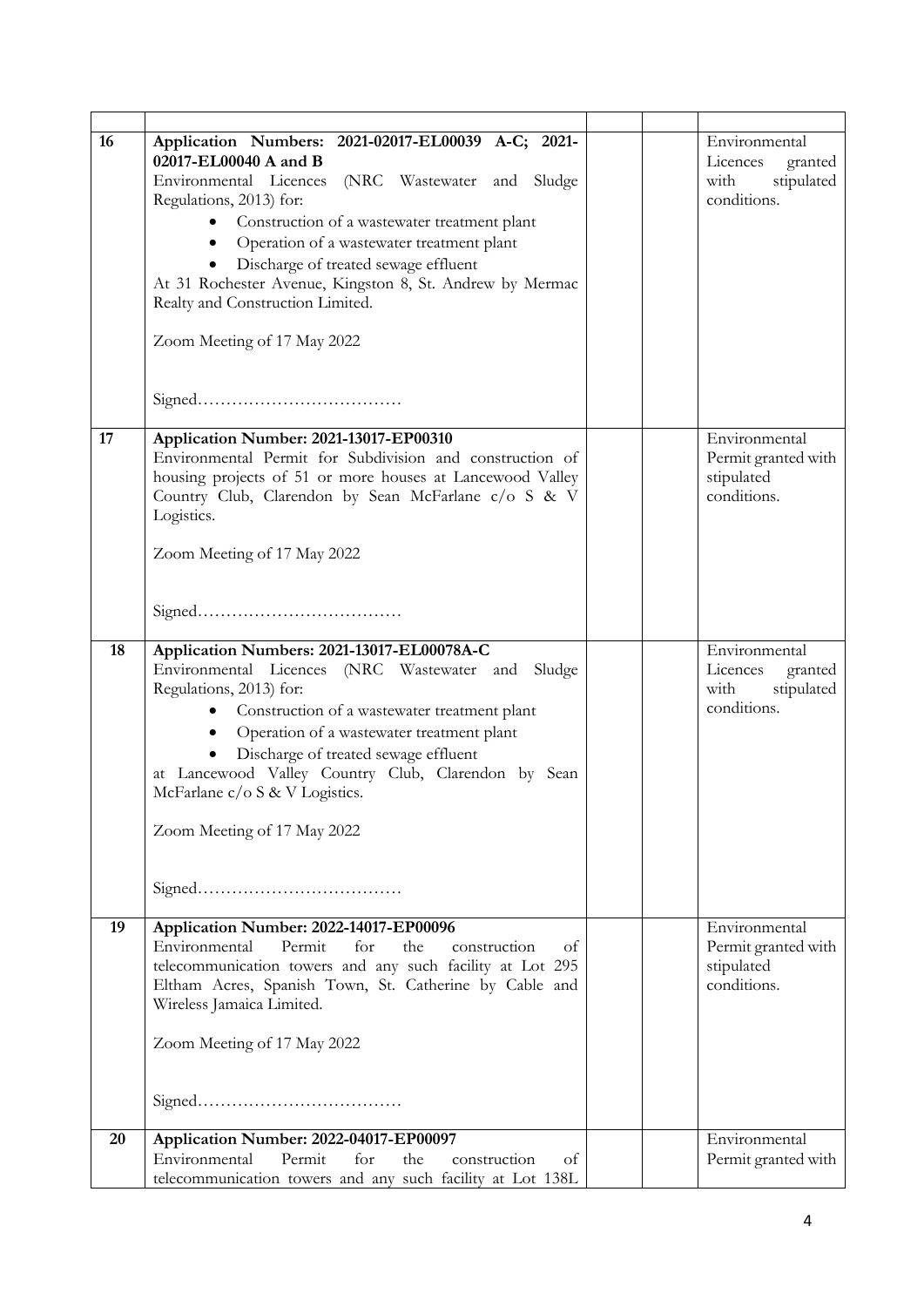|    | Boundbrook, Fanny Bay, Portland by Cable and Wireless Jamaica                                           |  | stipulated                           |
|----|---------------------------------------------------------------------------------------------------------|--|--------------------------------------|
|    | Limited.                                                                                                |  | conditions.                          |
|    | Zoom Meeting of 17 May 2022                                                                             |  |                                      |
|    |                                                                                                         |  |                                      |
|    |                                                                                                         |  |                                      |
|    |                                                                                                         |  |                                      |
| 21 | Application Number: 2022-08017-EP00103<br>Environmental<br>Permit<br>for<br>the<br>construction<br>οf   |  | Environmental<br>Permit granted with |
|    | telecommunication towers and any such facility at 1395 Tortola                                          |  | stipulated                           |
|    | Way, Cornwall Courts, St. James by Cable and Wireless Jamaica                                           |  | conditions.                          |
|    | Limited.                                                                                                |  |                                      |
|    | Zoom Meeting of 17 May 2022                                                                             |  |                                      |
|    |                                                                                                         |  |                                      |
|    |                                                                                                         |  |                                      |
|    |                                                                                                         |  |                                      |
| 22 | Application Number: 2022-03017-EP00109<br>Environmental<br>Permit<br>for<br>the<br>construction<br>οf   |  | Environmental<br>Permit granted with |
|    | telecommunication towers and any such facility at 2B Logan                                              |  | stipulated                           |
|    | Lane, Duhaney Pen, Morant Bay, St. Thomas by Cable and                                                  |  | conditions.                          |
|    | Wireless Jamaica Limited.                                                                               |  |                                      |
|    | Zoom Meeting of 17 May 2022                                                                             |  |                                      |
|    |                                                                                                         |  |                                      |
|    |                                                                                                         |  |                                      |
|    |                                                                                                         |  |                                      |
| 23 | Application Number: 2022-03003-PB00078<br>Planning Permission for the construction of telecommunication |  | Planning<br>Permission granted       |
|    | towers and any such facility at 2B Logan Lane, Duhaney Pen,                                             |  | with<br>stipulated                   |
|    | Morant Bay, St. Thomas by Cable and Wireless Jamaica Limited.                                           |  | conditions.                          |
|    | Zoom Meeting of 17 May 2022                                                                             |  |                                      |
|    |                                                                                                         |  |                                      |
|    |                                                                                                         |  |                                      |
|    |                                                                                                         |  |                                      |
| 24 | Application Number: 2022-03017-EP00111<br>Environmental<br>Permit<br>for<br>the<br>construction<br>of   |  | Environmental<br>Permit granted with |
|    | telecommunication towers and any such facility at Lot 57B                                               |  | stipulated                           |
|    | Lloyds Land Settlement, Part of Coldstream, St. Thomas by                                               |  | conditions.                          |
|    | Cable and Wireless Jamaica Limited.                                                                     |  |                                      |
|    | Zoom Meeting of 17 May 2022                                                                             |  |                                      |
|    |                                                                                                         |  |                                      |
|    |                                                                                                         |  |                                      |
|    |                                                                                                         |  |                                      |
| 25 | Application Number: 2022-03003-PB00080<br>Planning Permission for the construction of telecommunication |  | Planning<br>Permission granted       |
|    | towers and any such facility at Lot 57B Lloyds Land Settlement,                                         |  | with<br>stipulated                   |
|    | Part of Coldstream, St. Thomas by Cable and Wireless Jamaica                                            |  | conditions.                          |
|    | Limited.                                                                                                |  |                                      |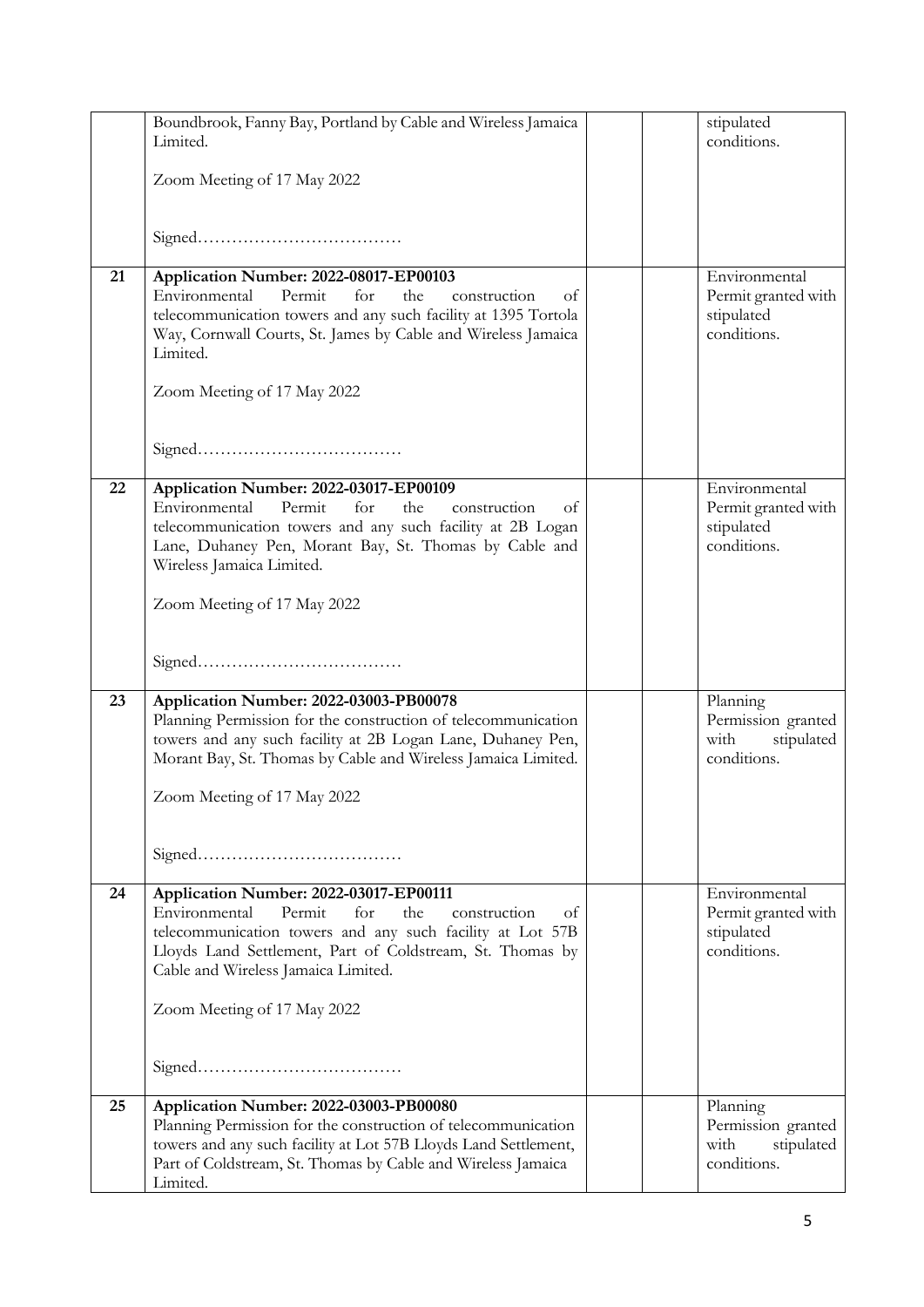|    | Zoom Meeting of 17 May 2022                                                                                                                                                                                                                                                         |  |                                                                     |
|----|-------------------------------------------------------------------------------------------------------------------------------------------------------------------------------------------------------------------------------------------------------------------------------------|--|---------------------------------------------------------------------|
|    |                                                                                                                                                                                                                                                                                     |  |                                                                     |
| 26 | Application Number: 2022-02017-EP00112<br>Environmental<br>Permit<br>for<br>the<br>construction<br>ot<br>telecommunication towers and any such facility at 2 Lady<br>Musgrave Road, Kingston 5, St. Andrew by Cable and Wireless<br>Jamaica Limited.<br>Zoom Meeting of 17 May 2022 |  | Environmental<br>Permit granted with<br>stipulated<br>conditions.   |
|    |                                                                                                                                                                                                                                                                                     |  |                                                                     |
| 27 | Application Number: 2022-03017-EP00113<br>Environmental<br>Permit<br>for<br>the<br>construction<br>οf<br>telecommunication towers and any such facility at part of York,<br>Seaforth District, St. Thomas by Cable and Wireless Jamaica<br>Limited.<br>Zoom Meeting of 17 May 2022  |  | Environmental<br>Permit granted with<br>stipulated<br>conditions.   |
|    |                                                                                                                                                                                                                                                                                     |  |                                                                     |
| 28 | Application Number: 2022-13017-EP00115<br>Permit<br>Environmental<br>for<br>the<br>construction<br>οt<br>telecommunication towers and any such facility at Part of Black<br>Mould situated at Spaldings, Clarendon (Lindsay's Plaza) by<br>Cable and Wireless Jamaica Limited.      |  | Environmental<br>Permit granted with<br>stipulated<br>conditions.   |
|    | Zoom Meeting of 17 May 2022                                                                                                                                                                                                                                                         |  |                                                                     |
|    |                                                                                                                                                                                                                                                                                     |  |                                                                     |
| 29 | Application Number: 2022-06017-EP00121<br>Environmental<br>Permit<br>for<br>the<br>construction<br>οf<br>telecommunication towers and any such facility at 5 Rennie Road,<br>Ocho Rios, St. Ann by Cable and Wireless Jamaica Limited.<br>Zoom Meeting of 17 May 2022               |  | Environmental<br>Permit granted with<br>stipulated<br>conditions.   |
|    |                                                                                                                                                                                                                                                                                     |  |                                                                     |
| 30 | Application Number: 2022-06006-PB00114<br>Planning Permission for the construction of telecommunication<br>towers and any such facility at 5 Rennie Road, Ocho Rios, St.<br>Ann by Cable and Wireless Jamaica Limited.                                                              |  | Planning<br>Permission granted<br>with<br>stipulated<br>conditions. |
|    | Zoom Meeting of 17 May 2022                                                                                                                                                                                                                                                         |  |                                                                     |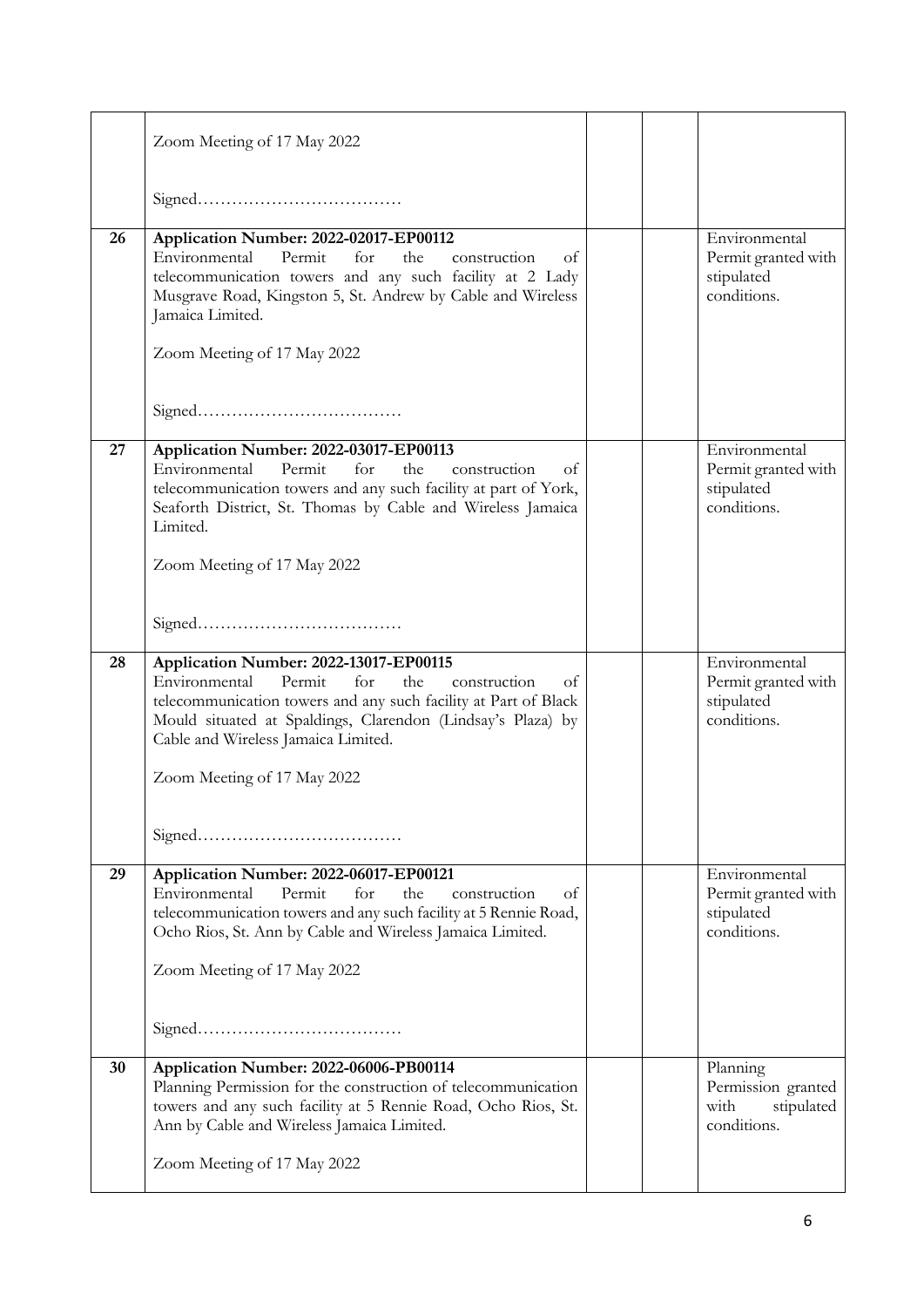| 31 | Application Number: 2022-08017-EP00118<br>Permit<br>Environmental<br>for<br>the<br>construction<br>οf<br>telecommunication towers and any such facility at 389<br>Rosemount Gardens, St. James by Cable and Wireless Jamaica<br>Limited.<br>Zoom Meeting of 17 May 2022                       |  | Environmental<br>Permit granted with<br>stipulated<br>conditions. |
|----|-----------------------------------------------------------------------------------------------------------------------------------------------------------------------------------------------------------------------------------------------------------------------------------------------|--|-------------------------------------------------------------------|
|    |                                                                                                                                                                                                                                                                                               |  |                                                                   |
| 32 | Application Number: 2022-14017-EP00139<br>Environmental<br>Permit<br>for<br>the<br>construction<br>of<br>telecommunication towers and any such facility at Lot 132<br>Hummingbird Place, Innswood, St. Catherine by Cable and<br>Wireless Jamaica Limited.<br>Zoom Meeting of 17 May 2022     |  | Environmental<br>Permit granted with<br>stipulated<br>conditions. |
|    |                                                                                                                                                                                                                                                                                               |  |                                                                   |
| 33 | Application Number: 2022-02017-EP00143<br>Environmental<br>Permit<br>for<br>the<br>construction<br>оf<br>telecommunication towers and any such facility at 14 Forest Way<br>Road, Red Hills, Kingston 19, St. Andrew by Cable and Wireless<br>Jamaica Limited.<br>Zoom Meeting of 17 May 2022 |  | Environmental<br>Permit granted with<br>stipulated<br>conditions. |
| 34 |                                                                                                                                                                                                                                                                                               |  |                                                                   |
|    | Application Number: 2022-02017-EP00144<br>Environmental<br>Permit<br>for<br>the<br>of<br>construction<br>telecommunication towers and any such facility at 41 Windward<br>Road, Kingston 2, St. Andrew by Cable and Wireless Jamaica<br>Limited.<br>Zoom Meeting of 17 May 2022               |  | Environmental<br>Permit granted with<br>stipulated<br>conditions. |
| 35 | Application Number: 2022-02001-PB00068                                                                                                                                                                                                                                                        |  | Planning                                                          |
|    | Planning Permission for the construction of telecommunication<br>towers and any such facility at Lot 63A Deanery Road, Vineyard<br>Town, St. Andrew by Digicel Jamaica Limited.                                                                                                               |  | Permission granted<br>with<br>stipulated<br>conditions.           |
|    | Zoom Meeting of 17 May 2022                                                                                                                                                                                                                                                                   |  |                                                                   |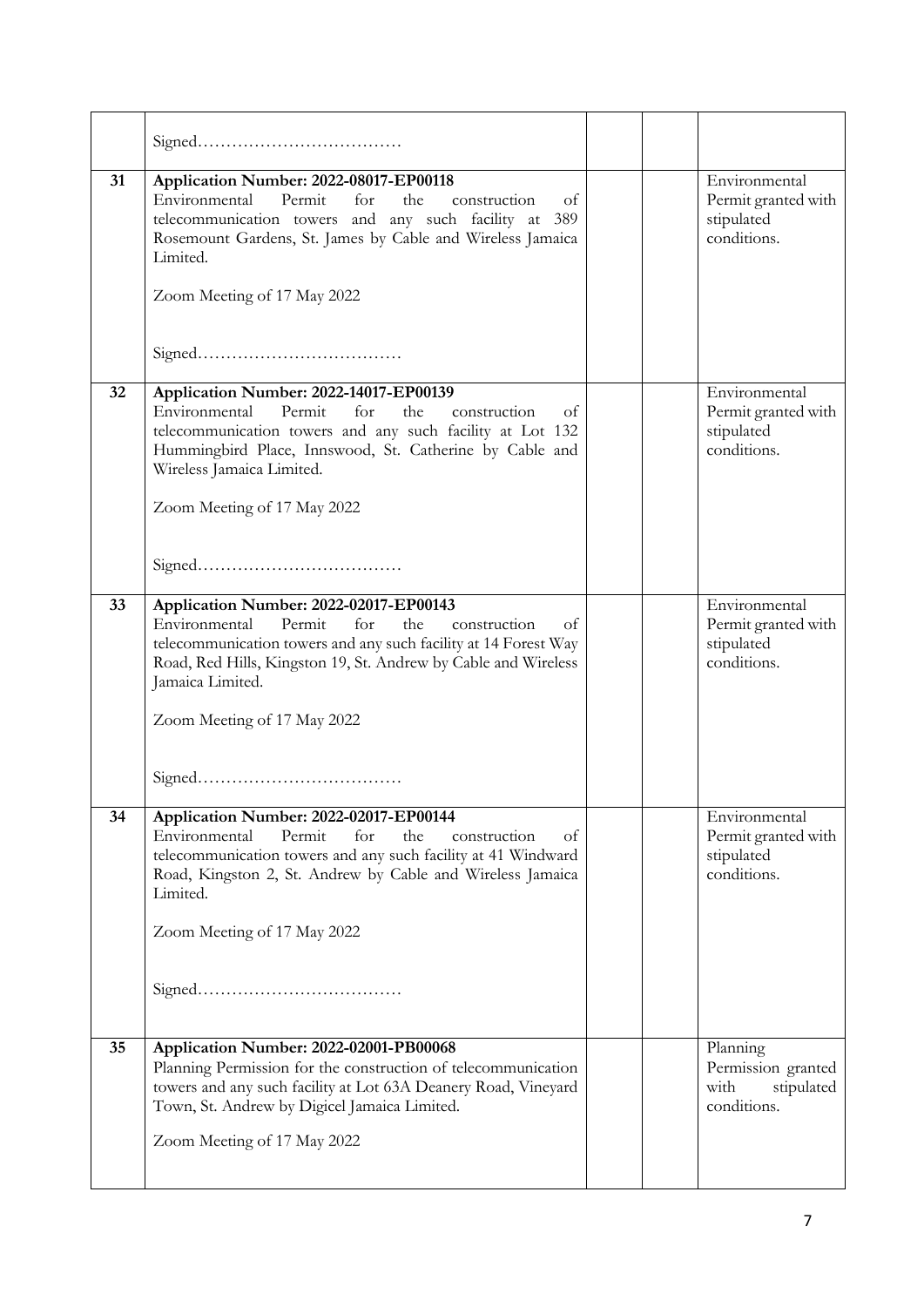| 36 | Application Number: 2022-02017-EP00123<br>Permit<br>Environmental<br>for<br>the<br>construction<br>оf<br>telecommunication towers and any such facility at East Mountain<br>Pride Avenue, Long Mountain, St. Andrew by Digicel Jamaica<br>Limited.<br>Zoom Meeting of 17 May 2022 |  | Environmental<br>Permit granted with<br>stipulated<br>conditions.   |
|----|-----------------------------------------------------------------------------------------------------------------------------------------------------------------------------------------------------------------------------------------------------------------------------------|--|---------------------------------------------------------------------|
| 37 |                                                                                                                                                                                                                                                                                   |  | Environmental                                                       |
|    | Application Number: 2022-03017-EP00129<br>Permit<br>Environmental<br>for<br>the<br>construction<br>οf<br>telecommunication towers and any such facility at Rowlandsfield,<br>Winchester, St. Thomas by Digicel Jamaica Limited.<br>Zoom Meeting of 17 May 2022                    |  | Permit granted with<br>stipulated<br>conditions.                    |
|    |                                                                                                                                                                                                                                                                                   |  |                                                                     |
| 38 | Application Number: 2022-03003-PB00081<br>Planning Permission for the construction of telecommunication<br>towers and any such facility at Rowlandsfield, Winchester, St.<br>Thomas by Digicel Jamaica Limited.<br>Zoom Meeting of 17 May 2022                                    |  | Planning<br>Permission granted<br>with<br>stipulated<br>conditions. |
| 39 | Application Number: 2022-02017-EP00140<br>Environmental Permit for the construction of<br>telecommunication towers and any such facility at Port<br>Authority, Hunts Bay, Kingston by Digicel Jamaica Limited.<br>Zoom Meeting of 17 May 2022                                     |  | Environmental<br>Permit granted with<br>stipulated<br>conditions.   |
| 40 | Application Number: 2021-10017-BL00047<br>Beach licence for the installation of two (2) metal ladders at West<br>End Road, Negril by SeaGrape Properties.<br>Zoom Meeting of 17 May 2022                                                                                          |  | Beach<br>Licence<br>granted<br>with<br>stipulated<br>conditions.    |
| 41 | Application Number: 2022-14017-BL00009                                                                                                                                                                                                                                            |  | Beach<br>Licence                                                    |
|    | Beach licence for the construction and maintenance of a seawall<br>at 16 Henderson Road, Portmore, St. Catherine by Richard Blake.                                                                                                                                                |  | with<br>granted                                                     |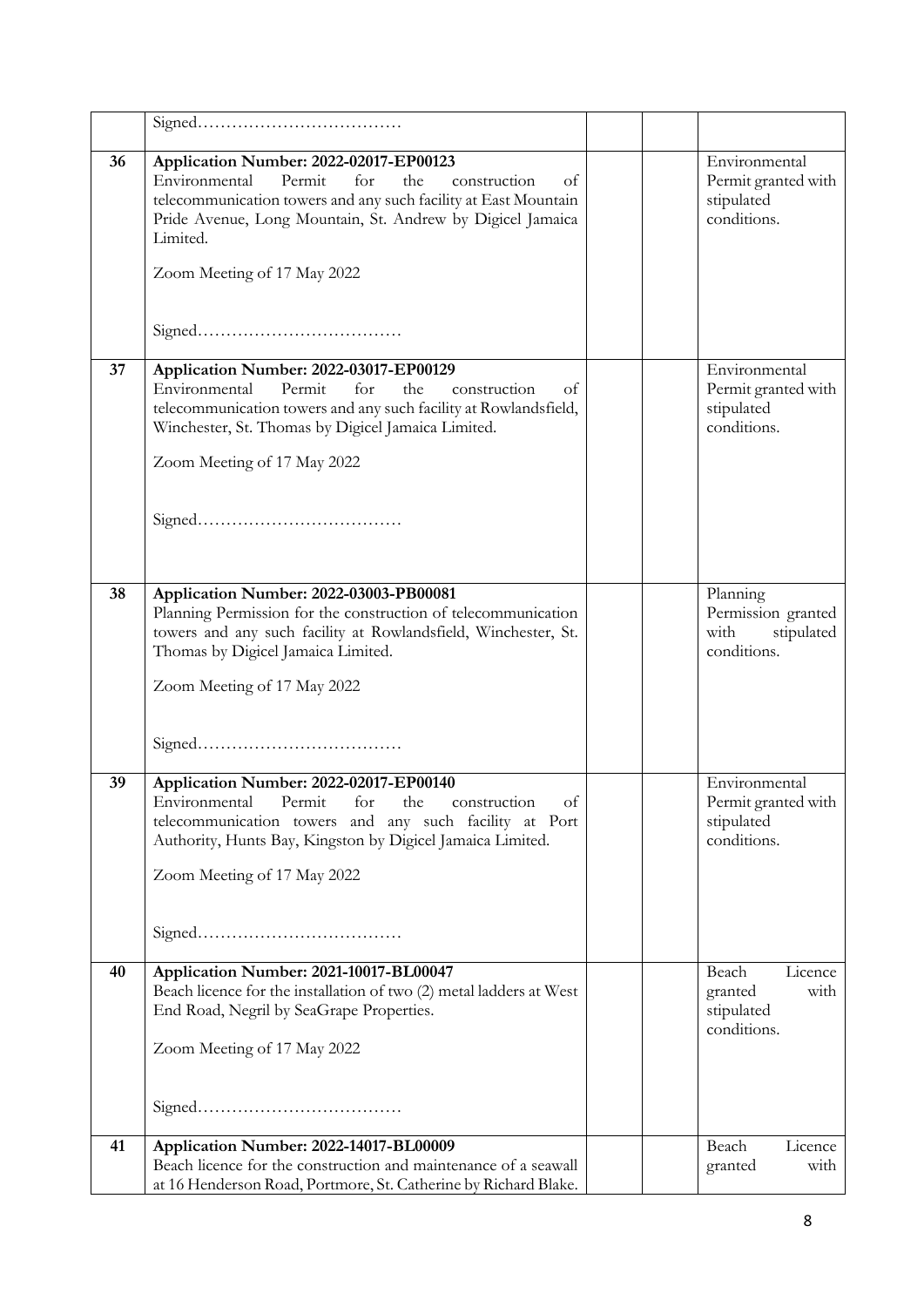|    | Zoom Meeting of 17 May 2022                                                                                                                                                                                                                                                                                                                                                   |  | stipulated<br>conditions.                                                                    |
|----|-------------------------------------------------------------------------------------------------------------------------------------------------------------------------------------------------------------------------------------------------------------------------------------------------------------------------------------------------------------------------------|--|----------------------------------------------------------------------------------------------|
|    |                                                                                                                                                                                                                                                                                                                                                                               |  |                                                                                              |
|    |                                                                                                                                                                                                                                                                                                                                                                               |  |                                                                                              |
| 42 | Application Number: 2019-14017-EP00142<br>Amendment - Environmental Permit for a Subdivision and<br>construction of housing projects of 51 or more houses at Bushy<br>Park, St. Catherine by CEAC Outsourcing Company Limited.<br>Zoom Meeting of 17 May 2022                                                                                                                 |  | Amendment<br>to<br>Environmental<br>Permit granted with<br>stipulated<br>conditions.         |
| 43 | Application Number: 2020-10017-EP00099<br>Amendment - Environmental Permit for Subdivision of 51 or<br>more lots at Paradise Pen, Westmoreland by Paradise Park<br>Limited c/o Eric Clarke c/o Andrew Bloomfield.<br>Zoom Meeting of 17 May 2022                                                                                                                              |  | Amendment<br>to<br>Environmental<br>Permit granted with<br>stipulated<br>conditions.         |
| 44 | Application Number: 2009-07017-EP00280                                                                                                                                                                                                                                                                                                                                        |  | Amendment<br>to                                                                              |
|    | Amendment- Environmental Permit for Subdivision and<br>construction of housing projects of 51 or more houses at Holland<br>Estate, Trelawny by Zuccherina Development Jamaica Limited<br>Zoom Meeting of 17 May 2022                                                                                                                                                          |  | Environmental<br>Permit granted with<br>stipulated<br>conditions.                            |
|    |                                                                                                                                                                                                                                                                                                                                                                               |  |                                                                                              |
| 45 | Application Number: 2015-07017-EL00094A-C<br>Amendment- Environmental Licences (NRC Wastewater and<br>Sludge Regulations, 2013) for:<br>Construction of a sewage treatment plant<br>Operation of a sewage treatment plant<br>Discharge of treated sewage effluent<br>at Holland Estate, Trelawny by Zuccherina Development<br>Jamaica Limited.<br>Zoom Meeting of 17 May 2022 |  | Amendment<br>to<br>Environmental<br>Licences<br>granted<br>stipulated<br>with<br>conditions. |
| 46 | Application Number: 2020-02017-EL00067A, B & C                                                                                                                                                                                                                                                                                                                                |  | Amendment<br>to                                                                              |
|    | Amendment- Environmental Licences (NRC Wastewater and<br>Sludge Regulations, 2013) for:<br>Construction of a wastewater treatment plant<br>Operation of a wastewater treatment plant                                                                                                                                                                                          |  | Environmental<br>Licences<br>granted<br>stipulated<br>with<br>conditions.                    |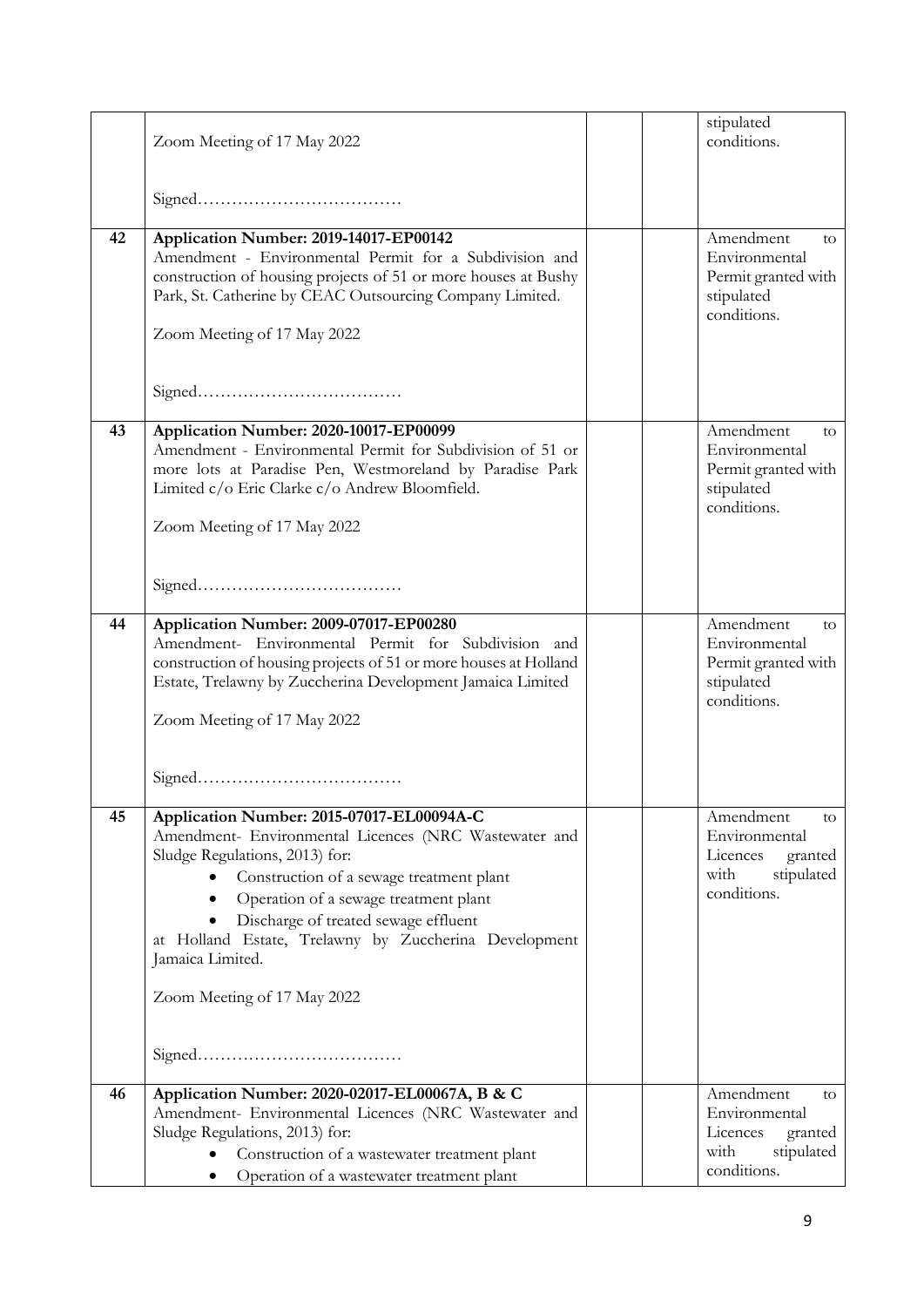|    | Discharge of treated effluent<br>$\bullet$<br>At Lot 129 Bellevue Drive, Smokey Vale, St. Andrew by First<br>Choice Development Limited<br>Zoom Meeting of 17 May 2022                                                                                                                             |  |                                                                                    |
|----|----------------------------------------------------------------------------------------------------------------------------------------------------------------------------------------------------------------------------------------------------------------------------------------------------|--|------------------------------------------------------------------------------------|
|    |                                                                                                                                                                                                                                                                                                    |  |                                                                                    |
| 47 | Application Number: 2010-07017-EP00001<br>Renewal - Environmental Permit for the operation of facilities<br>for petroleum storage, stockpiling and dispensing at Duncans<br>Square Clock Tower, Duncans, Trelawny by Dennis Seivwright<br>Zoom Meeting of 17 May 2022                              |  | Renewal<br>of<br>Environmental<br>Permit granted with<br>stipulated<br>conditions. |
|    |                                                                                                                                                                                                                                                                                                    |  |                                                                                    |
| 48 | Application Number: 2012-08017-EP00028<br>Renewal - Environmental Permit for the operation of facilities<br>for hydrocarbon storage, refining and stockpiling at Holiday Inn<br>Resort, Rose Hall, St. James by East Bay Management Company<br>Ltd.<br>Zoom Meeting of 17 May 2022                 |  | Renewal<br>of<br>Environmental<br>Permit granted with<br>stipulated<br>conditions. |
|    |                                                                                                                                                                                                                                                                                                    |  |                                                                                    |
| 49 | Application Number: 2016-07017-EP00404<br>Renewal - Environmental Permit for Modification, Clearance, or<br>Reclamation of Wetlands at Mountain Spring Bay, Trelawny by<br>Sea Brook Limited<br>Zoom Meeting of 17 May 2022                                                                        |  | Renewal<br>of<br>Environmental<br>Permit granted with<br>stipulated<br>conditions. |
|    |                                                                                                                                                                                                                                                                                                    |  |                                                                                    |
| 50 | Application Number: 2016-14017-EP00296<br>Renewal - Environmental Permit for the Construction and<br>Operation of power generation plants of 1MW or above using<br>hydrocarbon fuels at Old Harbour, St. Catherine by South<br>Jamaica Power Company Limited (SJPC)<br>Zoom Meeting of 17 May 2022 |  | Renewal<br>of<br>Environmental<br>Permit granted with<br>stipulated<br>conditions. |
|    |                                                                                                                                                                                                                                                                                                    |  |                                                                                    |
| 51 | Application Number: 2020-12017-EP00299                                                                                                                                                                                                                                                             |  | Environmental                                                                      |
|    |                                                                                                                                                                                                                                                                                                    |  | Permit granted with                                                                |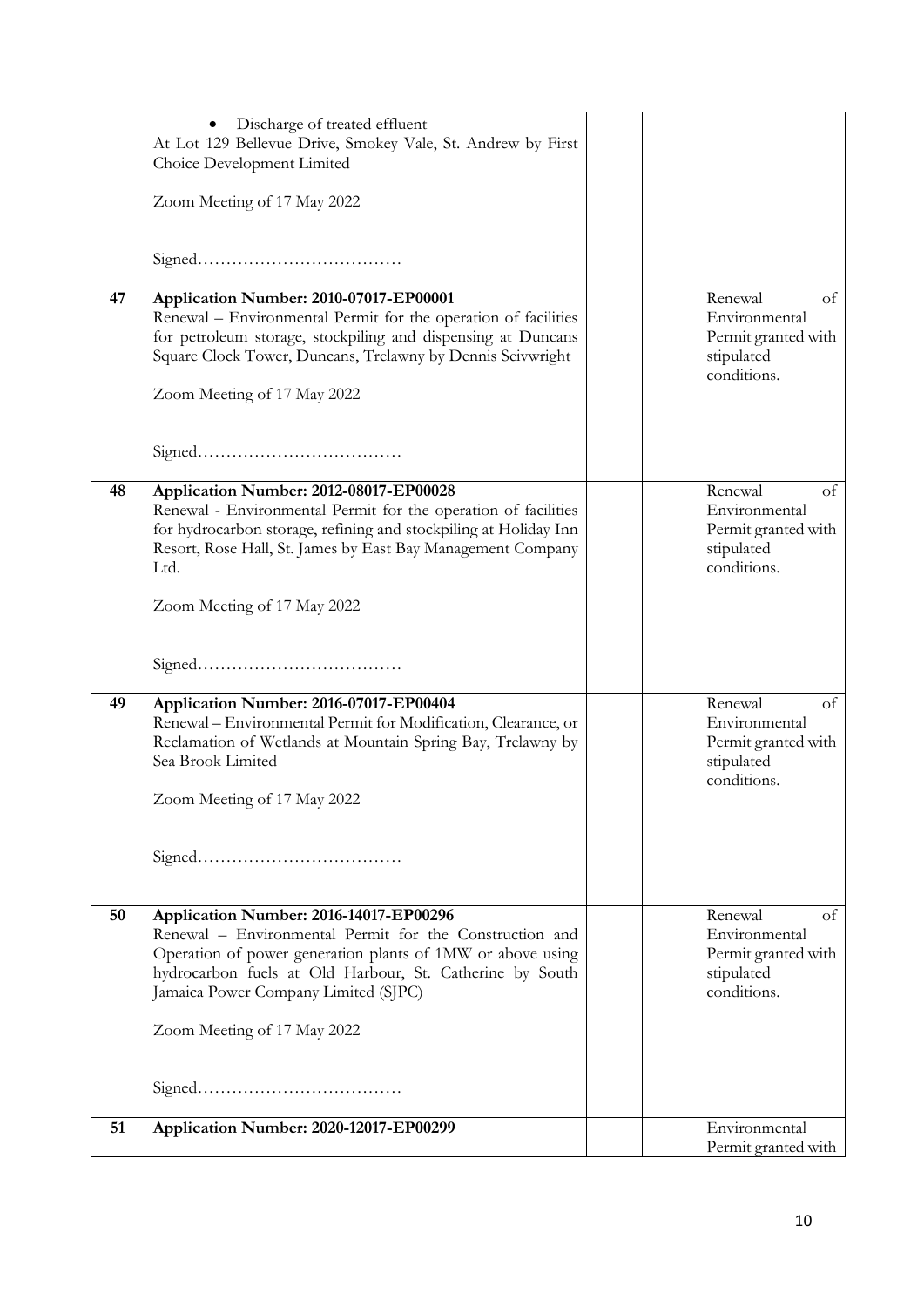|    | UPDATE - Environmental Permit for the construction of<br>housing projects of 51 or more houses at 14 Grove Lane,<br>Mandeville, Manchester by Devon Gayle and Daniel Chin.                                                                                                                                                                                                      |  | stipulated<br>conditions.                                                           |
|----|---------------------------------------------------------------------------------------------------------------------------------------------------------------------------------------------------------------------------------------------------------------------------------------------------------------------------------------------------------------------------------|--|-------------------------------------------------------------------------------------|
|    | Zoom Meeting of 17 May 2022                                                                                                                                                                                                                                                                                                                                                     |  |                                                                                     |
|    |                                                                                                                                                                                                                                                                                                                                                                                 |  |                                                                                     |
| 52 | Application Number: 2020-12017-EL00061 A-C<br>UPDATE - Environmental Licences (NRC Wastewater and<br>Sludge Regulations, 2013) for:<br>Construction of a wastewater treatment plant<br>Operation of a wastewater treatment plant<br>Discharge of treated effluent<br>at 14 Grove Lane, Mandeville, Manchester by Devon Gayle and<br>Daniel Chin.<br>Zoom Meeting of 17 May 2022 |  | Environmental<br>Licences<br>granted<br>stipulated<br>with<br>conditions.           |
|    |                                                                                                                                                                                                                                                                                                                                                                                 |  |                                                                                     |
| 53 | Application Number: 2022-02017-EL00024A, B & C<br>Environmental Licences (NRC Wastewater and Sludge<br>Regulations, 2013) for the Construction and Operation of a<br>wastewater treatment plant and Discharge of treated sewage<br>effluent at 16 Stildon Way, Kingston 8, St. Andrew by Jackson<br>Lee Holdings Limited.<br>Zoom Meeting of 17 May 2022                        |  | Environmental<br>Licences<br>granted<br>with<br>stipulated<br>conditions.           |
|    |                                                                                                                                                                                                                                                                                                                                                                                 |  |                                                                                     |
|    |                                                                                                                                                                                                                                                                                                                                                                                 |  |                                                                                     |
| 54 | Application Number: 2020-09017-BL00002<br>Amendment - Beach Licence for the Construction of a<br>Temporary Access Pad in association with the construction of<br>overwater rooms at Industry Cove, Green Island Hanover by<br>Inco Land Limited - Princess Hotels and Resorts Limited.<br>Zoom Meeting of 17 May 2022                                                           |  | Amendment<br>w.<br>Licence<br>Beach<br>granted<br>with<br>stipulated<br>conditions. |
|    |                                                                                                                                                                                                                                                                                                                                                                                 |  |                                                                                     |
| 55 | Application Number: 2022-14017-EP00137<br>Environmental Permit for Construction of Housing Projects of<br>51 or more houses at Lot D5 Government Park, Goshen Pen St.<br>Catherine. Vol/Folio 1551/106 by Philip Smith.                                                                                                                                                         |  | Environmental<br>Permit granted with<br>stipulated<br>conditions.                   |
|    | Zoom Meeting of 17 May 2022                                                                                                                                                                                                                                                                                                                                                     |  |                                                                                     |
|    |                                                                                                                                                                                                                                                                                                                                                                                 |  |                                                                                     |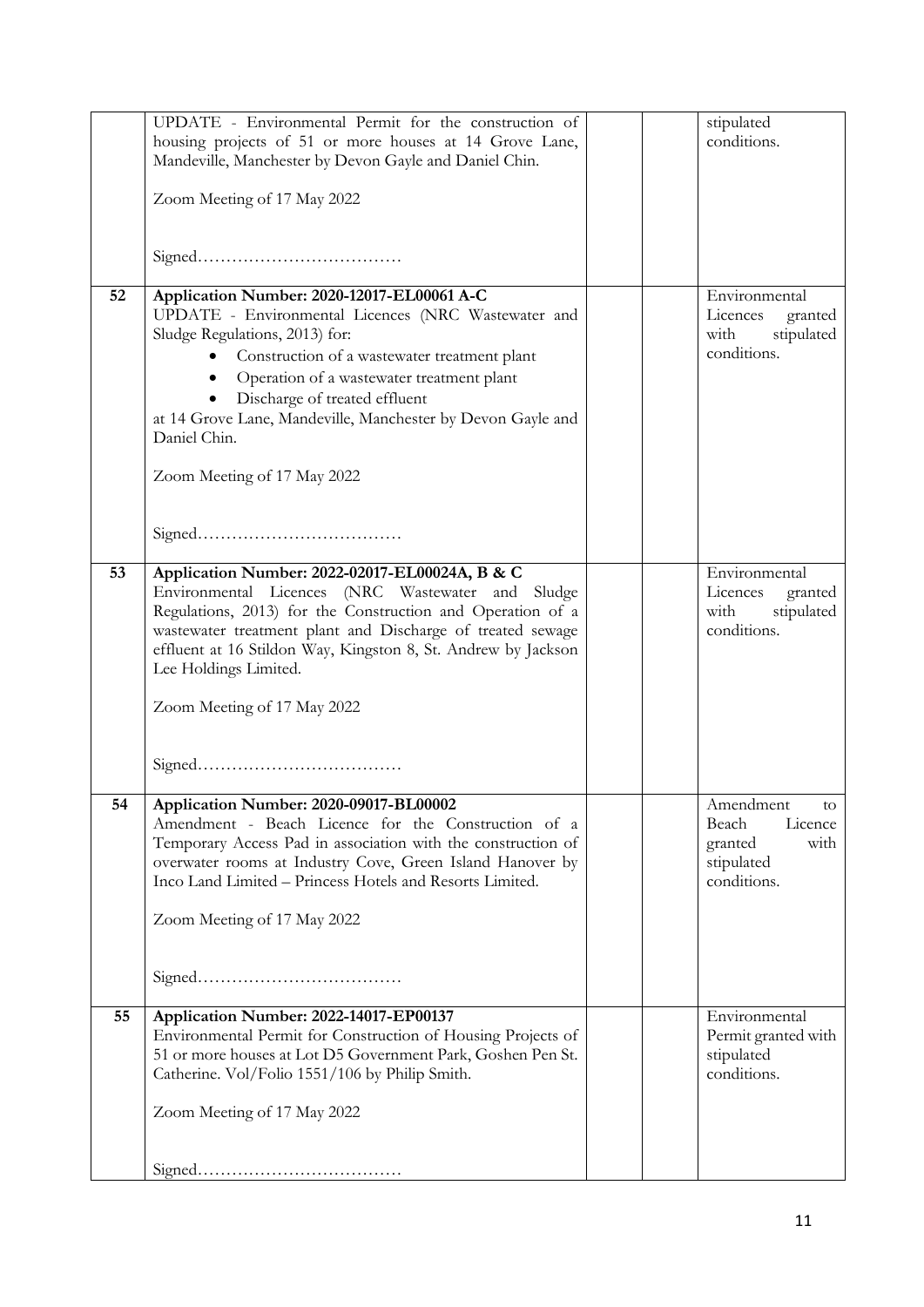| 56 | Exemption under Section 22 of the Wild Life Protection Act to<br>handle and collect samples of a protected animal - Hawksbill<br>Turtle (Eretmochelys imbricata), Green turtle (Chelonia mydas)<br>Loggerhead Turtle ( (Caretta caretta) Leatherback Turtle<br>(Dermochelys coriacea)                                                                                                                                                                                                                                                        |  | Exemption granted<br>with<br>stipulated<br>conditions.   |
|----|----------------------------------------------------------------------------------------------------------------------------------------------------------------------------------------------------------------------------------------------------------------------------------------------------------------------------------------------------------------------------------------------------------------------------------------------------------------------------------------------------------------------------------------------|--|----------------------------------------------------------|
|    | Zoom Meeting of 17 May 2022                                                                                                                                                                                                                                                                                                                                                                                                                                                                                                                  |  |                                                          |
|    |                                                                                                                                                                                                                                                                                                                                                                                                                                                                                                                                              |  |                                                          |
| 57 | Application from James Lucas(from Washington University, St.<br>Louis, Missouri, USA) to collect and export30 specimens of Lace-<br>bark (Lagetta lagetto) of branch for physical (fiber length, fiber<br>width, lumen diameter, cell wall thickness) and chemical(cellulose<br>content, lignin content functional trait measurements L.<br>lagettophloem fibers).                                                                                                                                                                           |  | Approval<br>granted<br>with<br>stipulated<br>conditions. |
|    | Zoom Meeting of 17 May 2022                                                                                                                                                                                                                                                                                                                                                                                                                                                                                                                  |  |                                                          |
| 58 | Application from Thomas Turner (from Caribbean Wildlife<br>Publications LLC Safety Harbour, Florida) for amendment to<br>NEPA permission for specimens of the genus Hagnagora,<br>Dioptinae and Atteva.<br>Zoom Meeting of 17 May 2022                                                                                                                                                                                                                                                                                                       |  | Approval granted<br>with<br>stipulated<br>conditions.    |
|    |                                                                                                                                                                                                                                                                                                                                                                                                                                                                                                                                              |  |                                                          |
| 59 | Application from Gordon Smith (from Cornell University,<br>Department of Neurobiology and Behavior, W361 Mudd Hall,<br>215 Tower Road, Ithaca, New York 14853, USA), to collect one<br>voucher specimen of Manduca rustica, Hyles lineata, Xylophanes<br>chiron, Manduca sexta, Cocytius duponchel, Enyo lugubris,<br>Erinnyis ello, Erinnyis alope, Erinnyis lassauxii, Erinnyis obscura,<br>Erinnyis oenotrus, Manduca brontes, Pachylia ficus and<br>Protambulyx strigilis and samples of pollen will be collected from<br>each specimen. |  | Approval<br>granted<br>with<br>stipulated<br>conditions. |
|    | Zoom Meeting of 17 May 2022                                                                                                                                                                                                                                                                                                                                                                                                                                                                                                                  |  |                                                          |
|    |                                                                                                                                                                                                                                                                                                                                                                                                                                                                                                                                              |  |                                                          |
| 60 | Application from John K. Moulton (from Entomology and Plant<br>Pathology, The University of Tennessee Knoxville, 370 Plant<br>Biotechnology Building, 2505 EJ Chapman Drive, Knoxville, TN<br>37996-4560, USA) for amendment to permission letter dated 6<br>December 2021to collect Dixid midges from Blue and John<br>Crow Mountains National Park, Benta River Falls, YS Falls,<br>Reach Falls, Mayfield Falls and Somerset Falls.                                                                                                        |  | Approval<br>granted<br>with<br>stipulated<br>conditions. |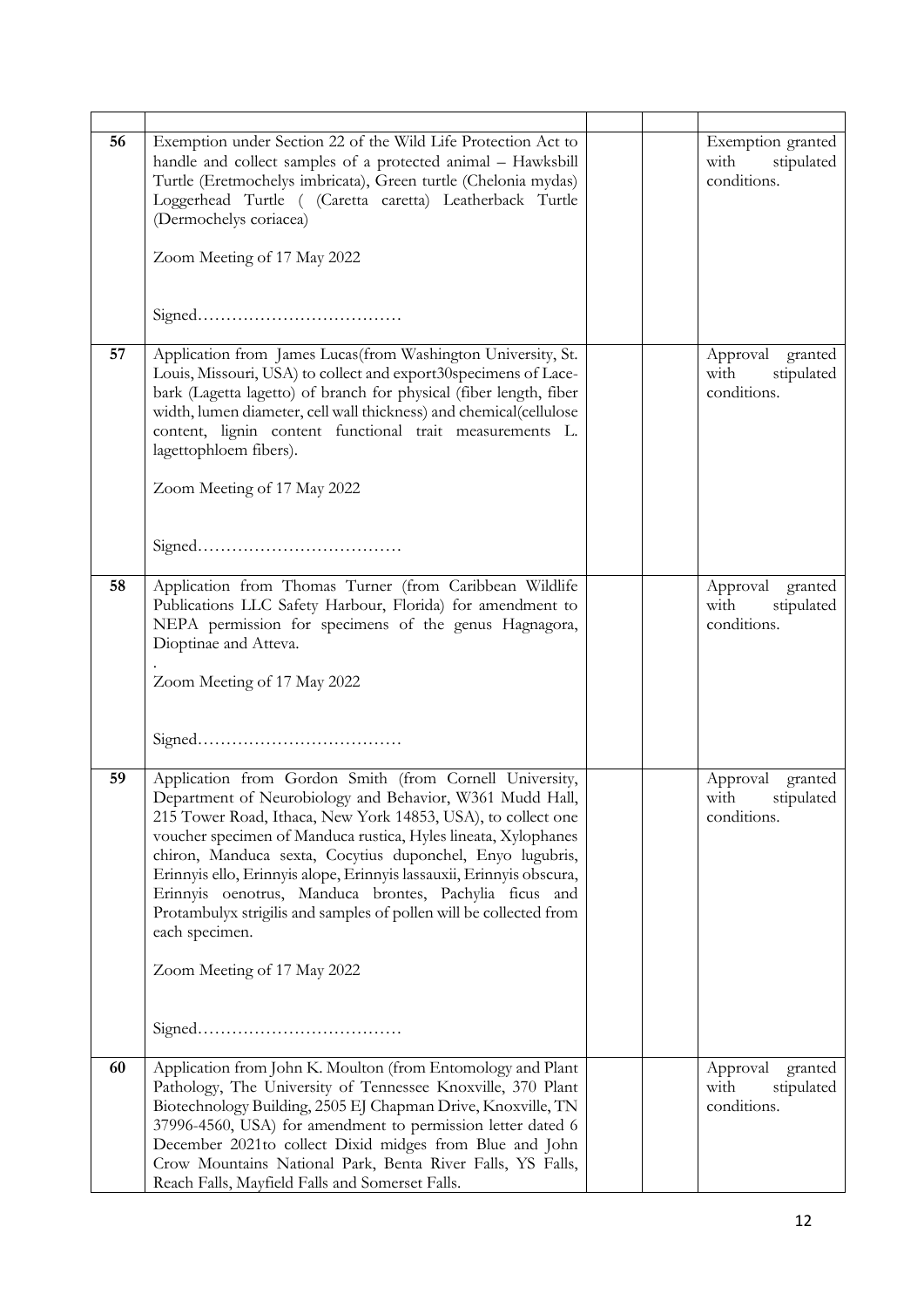|    | Zoom Meeting of 17 May 2022                                                                                                                                                                                                                                                       |  |                                                          |
|----|-----------------------------------------------------------------------------------------------------------------------------------------------------------------------------------------------------------------------------------------------------------------------------------|--|----------------------------------------------------------|
|    |                                                                                                                                                                                                                                                                                   |  |                                                          |
| 62 | Application from Kingston Wharves Limited (from 195 Second<br>Street, Newport West, Kingston 13, Jamaica, W.I) to export<br>166.227 m3 of Swietenia macrophylla [Mogno Mahogany] was<br>processed.                                                                                |  | Approval granted<br>stipulated<br>with<br>conditions.    |
|    | Zoom Meeting of 17 May 2022                                                                                                                                                                                                                                                       |  |                                                          |
| 63 | Application from Dolphin Cove Ltd (Belmont Road, Ocho Rios,                                                                                                                                                                                                                       |  | Approval<br>granted                                      |
|    | St. Ann) to export 4 Bottlenose Dolphins (Tursiops truncates)<br>and re-export 8 Bottlenose Dolphins (Tursiops truncates).                                                                                                                                                        |  | with<br>stipulated<br>conditions.                        |
|    | Zoom Meeting of 17 May 2022                                                                                                                                                                                                                                                       |  |                                                          |
|    |                                                                                                                                                                                                                                                                                   |  |                                                          |
| 64 | Application from Dr. Stesha Pasachnik (from International<br>Iguana Foundation, 1989 Colonial Parkway, Fort Worth, Tx<br>76110, USA) to undergo project called Conservation and<br>management of the Jamaican Rock Iguana.                                                        |  | Approval granted<br>stipulated<br>with<br>conditions.    |
|    | Zoom Meeting of 17 May 2022                                                                                                                                                                                                                                                       |  |                                                          |
|    |                                                                                                                                                                                                                                                                                   |  |                                                          |
| 65 | Application from Dr. Lydia Gibson (Department of<br>Anthropology, University College London, 14 Taviton Street,<br>London, WC1H 0BW, UK) to capture 80 specimens of Black-<br>billed Parrot (Amazona agilis) and 20 specimens of the Yellow-<br>billed Parrot (Amazona collaria). |  | Approval granted<br>with<br>stipulated<br>conditions.    |
|    | Zoom Meeting of 17 May 2022                                                                                                                                                                                                                                                       |  |                                                          |
|    |                                                                                                                                                                                                                                                                                   |  |                                                          |
| 66 | Proposal for the placement of the Jamaican population of<br>Anguilla Rostrata, Lesueur, 1817, (The American Eel) on the<br>Wild Life Protection Act.                                                                                                                              |  | Approval<br>granted<br>stipulated<br>with<br>conditions. |
|    | Zoom Meeting of 17 May 2022                                                                                                                                                                                                                                                       |  |                                                          |
|    |                                                                                                                                                                                                                                                                                   |  |                                                          |
|    |                                                                                                                                                                                                                                                                                   |  |                                                          |